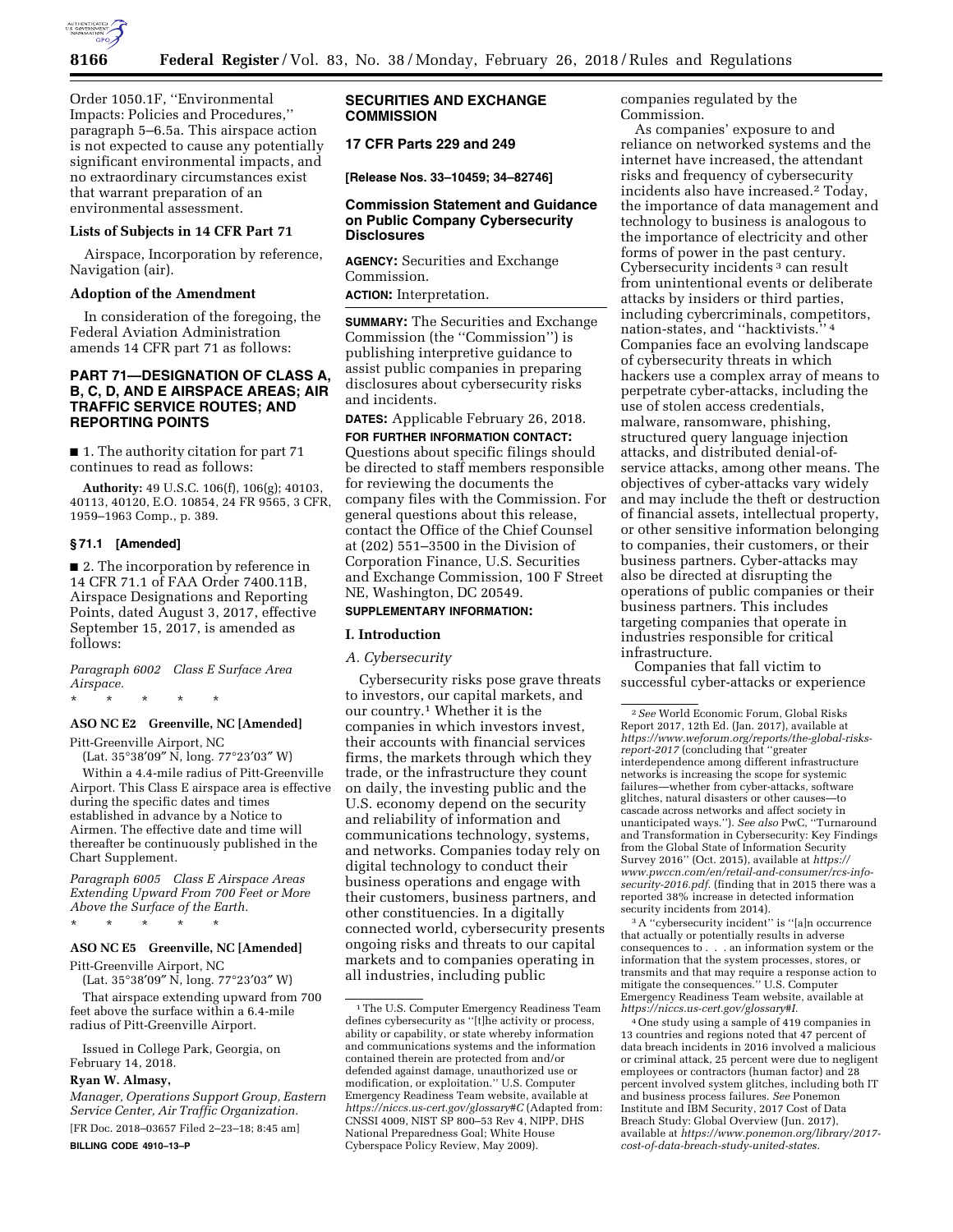other cybersecurity incidents may incur substantial costs<sup>5</sup> and suffer other negative consequences, which may include:

• Remediation costs, such as liability for stolen assets or information, repairs of system damage, and incentives to customers or business partners in an effort to maintain relationships after an attack; 6

• increased cybersecurity protection costs, which may include the costs of making organizational changes, deploying additional personnel and protection technologies, training employees, and engaging third party experts and consultants;

• lost revenues resulting from the unauthorized use of proprietary information or the failure to retain or attract customers following an attack;

• litigation and legal risks, including regulatory actions by state and federal governmental authorities and non-U.S. authorities; 7

• increased insurance premiums;

• reputational damage that adversely affects customer or investor confidence; and

• damage to the company's competitiveness, stock price, and longterm shareholder value.

Given the frequency, magnitude and cost of cybersecurity incidents, the Commission believes that it is critical that public companies take all required actions to inform investors about material cybersecurity risks and incidents in a timely fashion, including those companies that are subject to material cybersecurity risks but may not yet have been the target of a cyberattack. Crucial to a public company's ability to make any required disclosure of cybersecurity risks and incidents in the appropriate timeframe are disclosure controls and procedures that provide an appropriate method of discerning the impact that such matters may have on the company and its business, financial condition, and results of operations, as

well as a protocol to determine the potential materiality of such risks and incidents.8 In addition, the Commission believes that the development of effective disclosure controls and procedures is best achieved when a company's directors, officers, and other persons responsible for developing and overseeing such controls and procedures are informed about the cybersecurity risks and incidents that the company has faced or is likely to face.

Additionally, directors, officers, and other corporate insiders must not trade a public company's securities while in possession of material nonpublic information, which may include knowledge regarding a significant cybersecurity incident experienced by the company. Public companies should have policies and procedures in place to (1) guard against directors, officers, and other corporate insiders taking advantage of the period between the company's discovery of a cybersecurity incident and public disclosure of the incident to trade on material nonpublic information about the incident, and (2) help ensure that the company makes timely disclosure of any related material nonpublic information.9 In addition, we believe that companies are well served by considering the ramifications of directors, officers, and other corporate insiders trading in advance of disclosures regarding cyber incidents that prove to be material. We recognize that many companies have adopted preventative measures to address the appearance of improper trading and we encourage companies to consider such preventative measures in the context of a cyber event.

### *B. CF Disclosure Guidance: Topic No. 2*

In October 2011, the Division of Corporation Finance (the ''Division'') issued guidance that provided the Division's views regarding disclosure obligations relating to cybersecurity risks and incidents.10 The guidance explains that, although no existing disclosure requirement explicitly refers to cybersecurity risks and cyber incidents, companies nonetheless may be obligated to disclose such risks and incidents.11 After the issuance of the guidance, many companies included

additional cybersecurity disclosure, typically in the form of risk factors.12

### *C. Purpose of Release*

In light of the increasing significance of cybersecurity incidents, the Commission believes it is necessary to provide further Commission guidance. This interpretive release outlines the Commission's views with respect to cybersecurity disclosure requirements under the federal securities laws as they apply to public operating companies.13 While the Commission continues to consider other means of promoting appropriate disclosure of cyber incidents, we are reinforcing and expanding upon the staff's 2011 guidance. In addition, we address two topics not developed in the staff's 2011 guidance, namely the importance of cybersecurity policies and procedures and the application of insider trading prohibitions in the cybersecurity context.

First, this release stresses the importance of maintaining comprehensive policies and procedures related to cybersecurity risks and incidents. Companies are required to establish and maintain appropriate and effective disclosure controls and procedures that enable them to make accurate and timely disclosures of material events, including those related to cybersecurity. Such robust disclosure

<sup>13</sup>This release does not address the specific implications of cybersecurity to other regulated entities under the federal securities laws, such as registered investment companies, investment advisers, brokers, dealers, exchanges, and selfregulatory organizations. For example, in 2014 the Commission adopted Regulation Systems Compliance and Integrity, applicable to certain selfregulatory organizations, to strengthen the technology infrastructure of the U.S. securities markets. Final Rule: Regulation Systems Compliance and Integrity, Release No. 34–73639 (Nov. 19, 2014) [79 FR. 72252 (Dec. 5, 2014)], available at *[https://www.sec.gov/rules/final/2014/](https://www.sec.gov/rules/final/2014/34-73639.pdf) [34–73639.pdf.](https://www.sec.gov/rules/final/2014/34-73639.pdf)* For additional cybersecurity regulations and resources, *see* the Commission's website page devoted to cybersecurity issues, available at *[https://www.sec.gov/spotlight/](https://www.sec.gov/spotlight/cybersecurity)  [cybersecurity;](https://www.sec.gov/spotlight/cybersecurity) see also* Cybersecurity Guidance; IM Guidance Update (April 2015), available at *[https://](https://www.sec.gov/investment/im-guidance-2015-02.pdf) [www.sec.gov/investment/im-guidance-2015–02.pdf](https://www.sec.gov/investment/im-guidance-2015-02.pdf)*  (staff guidance on cybersecurity measures for registered investment companies and investment advisers).

<sup>5</sup>The average organizational cost of a data breach in the United States in 2016 was \$7.35 million based on the sample in the study. *Id.* However, the total costs a company may incur in connection with a particular cyber-attack or incident could be much higher.

<sup>6</sup>A company's costs may also include payments to perpetrators of ransomware attacks in order to attempt to restore operations or protect customer data or other proprietary information. *But see*  Federal Bureau of Investigation, ''How To Protect your Network from Ransomware,'' Ransomware Prevention and Response for CISOs, available at *[https://www.justice.gov/criminal-ccips/file/872771/](https://www.justice.gov/criminal-ccips/file/872771/download) [download.](https://www.justice.gov/criminal-ccips/file/872771/download)* 

<sup>7</sup>*See, e.g.,* New York State Department of Financial Services, 23 NYCRR 500, Cybersecurity Requirements for Financial Services Companies; European Union General Data Protection Regulation, Council Regulation 2016/679, 2016 O.J.  $(L_119)1$ .

<sup>8</sup>*See* Section II.B.1 below for further discussion of disclosure controls and procedures.

<sup>9</sup>*See* Section II.B.2 below for further discussion of insider trading.

<sup>10</sup>*See* CF Disclosure Guidance: Topic No. 2— Cybersecurity (Oct. 13, 2011), available at *[https://](https://www.sec.gov/divisions/corpfin/guidance/cfguidance-topic2.htm) [www.sec.gov/divisions/corpfin/guidance/](https://www.sec.gov/divisions/corpfin/guidance/cfguidance-topic2.htm) [cfguidance-topic2.htm.](https://www.sec.gov/divisions/corpfin/guidance/cfguidance-topic2.htm)*  11 *Id.* 

<sup>12</sup>For example, Willis North America released a 2013 report that found that approximately 88% of the public Fortune 500 companies and about 78% of the Fortune 501–1000 companies included risk factor disclosure regarding cybersecurity in their annual reports filed in 2012. *See* Willis Fortune 1000 Cyber Disclosure Report (Aug. 2013), available at *[http://blog.willis.com/wp-content/uploads/2013/](http://blog.willis.com/wp-content/uploads/2013/08/Willis-Fortune-1000-Cyber-Report_09-13.pdf) [08/Willis-Fortune-1000-Cyber-Report](http://blog.willis.com/wp-content/uploads/2013/08/Willis-Fortune-1000-Cyber-Report_09-13.pdf)*\_*09–13.pdf.* In 2015, over 88% of Russell 3000 companies disclosed cybersecurity as a risk. *See* Audit Analytics, ''Cybersecurity Disclosure in Risk Factors,'' (Jan. 14, 2016), available at *[http://](http://www.auditanalytics.com/blog/cybersecurity-disclosures-in-risk-factors/) [www.auditanalytics.com/blog/cybersecurity](http://www.auditanalytics.com/blog/cybersecurity-disclosures-in-risk-factors/)[disclosures-in-risk-factors/.](http://www.auditanalytics.com/blog/cybersecurity-disclosures-in-risk-factors/)*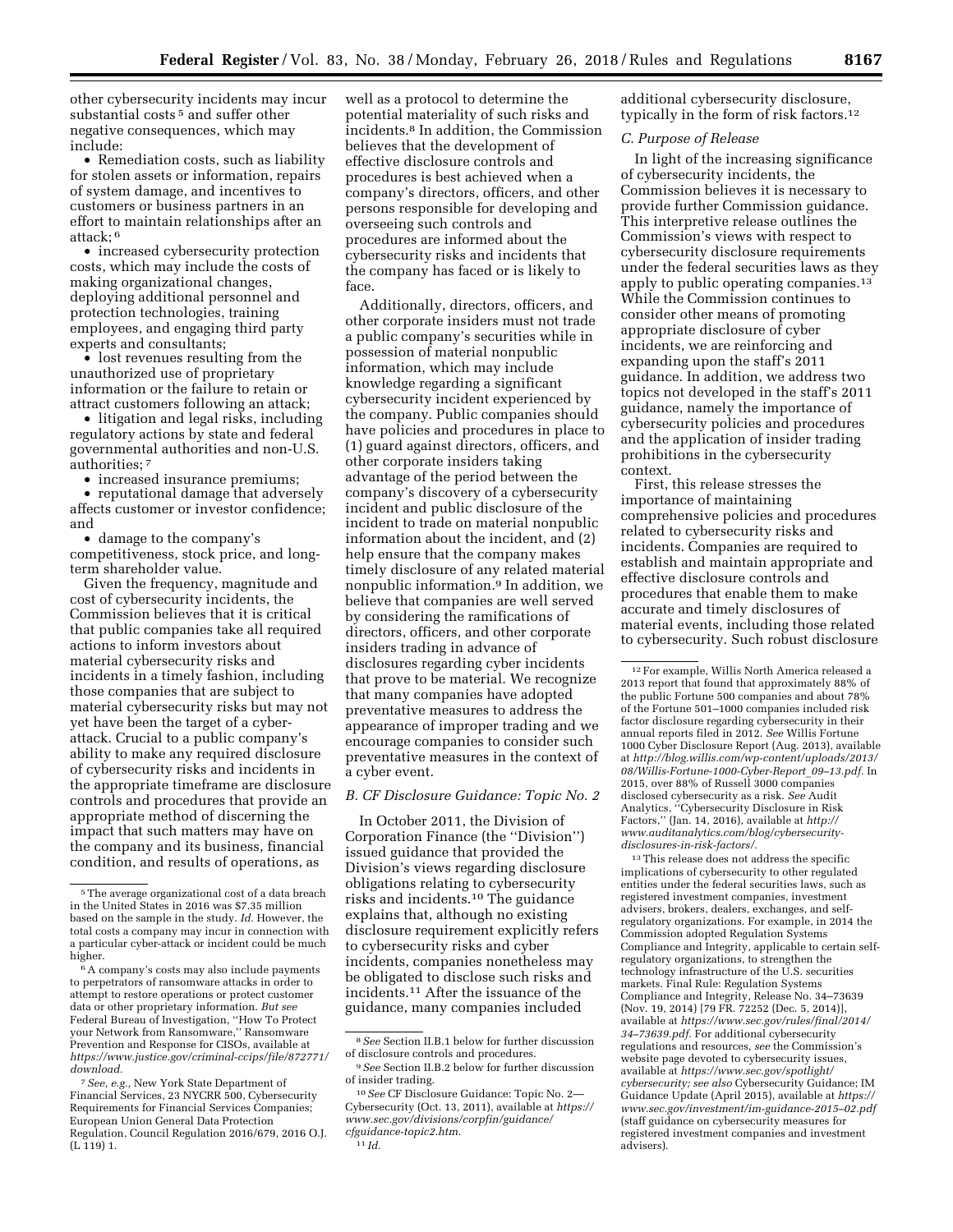controls and procedures assist companies in satisfying their disclosure obligations under the federal securities laws.

Second, we also remind companies and their directors, officers, and other corporate insiders of the applicable insider trading prohibitions under the general antifraud provisions of the federal securities laws and also of their obligation to refrain from making selective disclosures of material nonpublic information about cybersecurity risks or incidents.14

The Commission, and the staff through its filing review process, continues to monitor cybersecurity disclosures carefully.

### **II. Commission Guidance**

*A. Overview of Rules Requiring Disclosure of Cybersecurity Issues* 

1. Disclosure Obligations Generally; Materiality

Companies should consider the materiality of cybersecurity risks and incidents when preparing the disclosure that is required in registration statements under the Securities Act of 1933 (''Securities Act'') and the Securities Exchange Act of 1934 (''Exchange Act''), and periodic and current reports under the Exchange Act.15 When a company is required to file a disclosure document with the Commission, the requisite form generally refers to the disclosure requirements of Regulation S–K 16 and Regulation S–X.17 Although these disclosure requirements do not specifically refer to cybersecurity risks and incidents, a number of the

15Listed companies also should consider any obligations that may be imposed by exchange listing requirements. For example, the NYSE requires listed companies to ''release quickly to the public any news or information which might reasonably be expected to materially affect the market for its securities.'' *See* NYSE Listed Company Manual Rule 202.05—Timely Disclosure of Material News Developments. In addition, in 2015, the NYSE, in partnership with Palo Alto Networks, published a summary of information about legal and regulatory aspects of cybersecurity governance for directors and officers of public companies. *See* Navigating the Digital Age: The Definitive Cybersecurity Guide for Directors and Officers. Chicago: Caxton Business & Legal, Inc., 2015, available at *[https://](https://www.securityroundtable.org/wp-content/uploads/2015/09/Cybersecurity-9780996498203-no_marks.pdf) [www.securityroundtable.org/wp-content/uploads/](https://www.securityroundtable.org/wp-content/uploads/2015/09/Cybersecurity-9780996498203-no_marks.pdf)  [2015/09/Cybersecurity-9780996498203-no](https://www.securityroundtable.org/wp-content/uploads/2015/09/Cybersecurity-9780996498203-no_marks.pdf)*\_ *[marks.pdf.](https://www.securityroundtable.org/wp-content/uploads/2015/09/Cybersecurity-9780996498203-no_marks.pdf)* Similarly, Nasdaq requires listed companies to ''make prompt disclosure to the public of any material information that would reasonably be expected to affect the value of its securities or influence investors' decisions.'' *See*  Nasdaq Listing Rule 5250(b)(1).

16 17 CFR part 229.

17 17 CFR part 210.

requirements impose an obligation to disclose such risks and incidents depending on a company's particular circumstances. For example:

• *Periodic Reports:* Companies are required to file periodic reports 18 to disclose specified information on a regular and ongoing basis.19 These periodic reports include annual reports on Form 10–K,20 which require companies to make disclosure regarding their business and operations, risk factors, legal proceedings, management's discussion and analysis of financial condition and results of operations (''MD&A''), financial statements, disclosure controls and procedures, and corporate governance.21 Periodic reports also include quarterly reports on Form  $10-Q$ ,<sup>22</sup> which require companies to make disclosure regarding their financial statements, MD&A, and updated risk factors.23 Likewise, foreign private issuers are required to make many of these same disclosures in their periodic reports on Form 20–F.24 Companies must provide timely and ongoing information in these periodic reports regarding material cybersecurity risks and incidents that trigger disclosure obligations.

• *Securities Act and Exchange Act Obligations:* Securities Act and Exchange Act registration statements must disclose all material facts required to be stated therein or necessary to make the statements therein not misleading. Companies should consider the adequacy of their cybersecurity-related disclosure, among other things, in the context of Sections 11, 12, and 17 of the

19 ''Congress recognized that the ongoing dissemination of accurate information by companies about themselves and their securities is essential to effective operation of the trading markets. The Exchange Act rules require public companies to make periodic disclosures at annual and quarterly intervals, with other important information reported on a more current basis. The Exchange Act specifically provides for current disclosure to maintain the currency and adequacy of information disclosed by companies.'' Proposed Rule: Additional Form 8–K Disclosure Requirements and Acceleration of Filing Date, Release No. 33–8106, 3–4 (Jun. 17, 2002) [67 FR 42914 (Jun. 25, 2002)].

21*See* Part I, Items 1, 1A and 3 of Form 10–K; Part II, Items 7, 8 and 9A of Form 10–K; and Part III, Item 10 of Form 10–K [17 CFR 249.310].

23*See* Part I, Items 1 and 2 of Form 10–Q; Part II, Item 1A of Form 10–Q [17 CFR 249.308a].

24*See* Part I, Items 3.D, 4, 5 and 8 of Form 20– F; Part II, Items 15 and 16G of Form 20–F; Part III, Items 17 and 18 of Form 20–F [17 CFR 249.220f].

Securities Act, as well as Section 10(b) and Rule 10b–5 of the Exchange Act.25

• *Current Reports:* In order to maintain the accuracy and completeness of effective shelf registration statements with respect to the costs and other consequences of material cybersecurity incidents,26 companies can provide current reports on Form 8– $\hat{K}^{27}$  or Form 6–K.28 Companies also frequently provide current reports on Form 8–K or Form 6–K to report the occurrence and consequences of cybersecurity incidents.29 The Commission encourages companies to continue to use Form 8–K or Form 6–K to disclose material information promptly, including disclosure pertaining to cybersecurity matters. This practice reduces the risk of selective disclosure, as well as the risk that trading in their securities on the basis of material nonpublic information may occur.30

In addition to the information expressly required by Commission regulation, a company is required to disclose ''such further material information, if any, as may be necessary to make the required statements, in light of the circumstances under which they are made, not misleading.'' 31 The Commission considers omitted information to be material if there is a substantial likelihood that a reasonable investor would consider the information important in making an investment decision or that disclosure of the omitted information would have been viewed by the reasonable investor as having significantly altered the total mix of information available.32

In determining their disclosure obligations regarding cybersecurity risks and incidents, companies generally weigh, among other things, the potential

29 ''The registrant may, at its option, disclose under this Item 8.01 [of Form 8–K] any events, with respect to which information is not otherwise called for by this form, that the registrant deems of importance to security holders.'' 17 CFR 308.

30*See* Sections II.B.2 and II.B.3 below for further discussion of insider trading and Regulation FD.

31Rule 408 of the Securities Act [17 CFR 230.408]; Rule 12b–20 of the Exchange Act [17 CFR 240.12b–20]; and Rule 14a–9 of the Exchange Act [17 CFR 240.14a–9].

32This approach is consistent with the standard of materiality articulated by the U.S. Supreme Court in *TSC Industries* v. *Northway,* 426 U.S. 438, 449 (1976) (a fact is material ''if there is a substantial likelihood that a reasonable shareholder would consider it important'' in making an investment decision or if it ''would have been viewed by the reasonable investor as having significantly altered the 'total mix' of information made available'' to the shareholder).

<sup>14</sup>*See* Final Rule: Selective Disclosure and Insider Trading, Release No. 33–7881 (Aug. 15, 2000) [65 FR 51715 (Aug. 24, 2000)], available at *[https://](https://www.sec.gov/rules/final/3-7881.htm) [www.sec.gov/rules/final/3-7881.htm.](https://www.sec.gov/rules/final/3-7881.htm)* 

<sup>18</sup>An issuer with a class of securities registered under Section 12 or subject to Section 15(d) of the Exchange Act is subject to the periodic and current reporting requirements of Section 13 and 15(d), respectively, of the Exchange Act.

<sup>20</sup> 17 CFR 249.310.

<sup>22</sup> 17 CFR 249.308a.

<sup>25</sup> 15 U.S.C. 77k; 15 U.S.C. 77l; 15 U.S.C. 77q; 15 U.S.C 78j(b); 17 CFR 240.10b–5.

<sup>26</sup>*See* Item 11(a) of Form S–3 [17 CFR 239.13] and Item 5(a) of Form F–3 [17 CFR 239.33].

<sup>27</sup> 17 CFR 249.308.

<sup>28</sup> 17 CFR 249.306.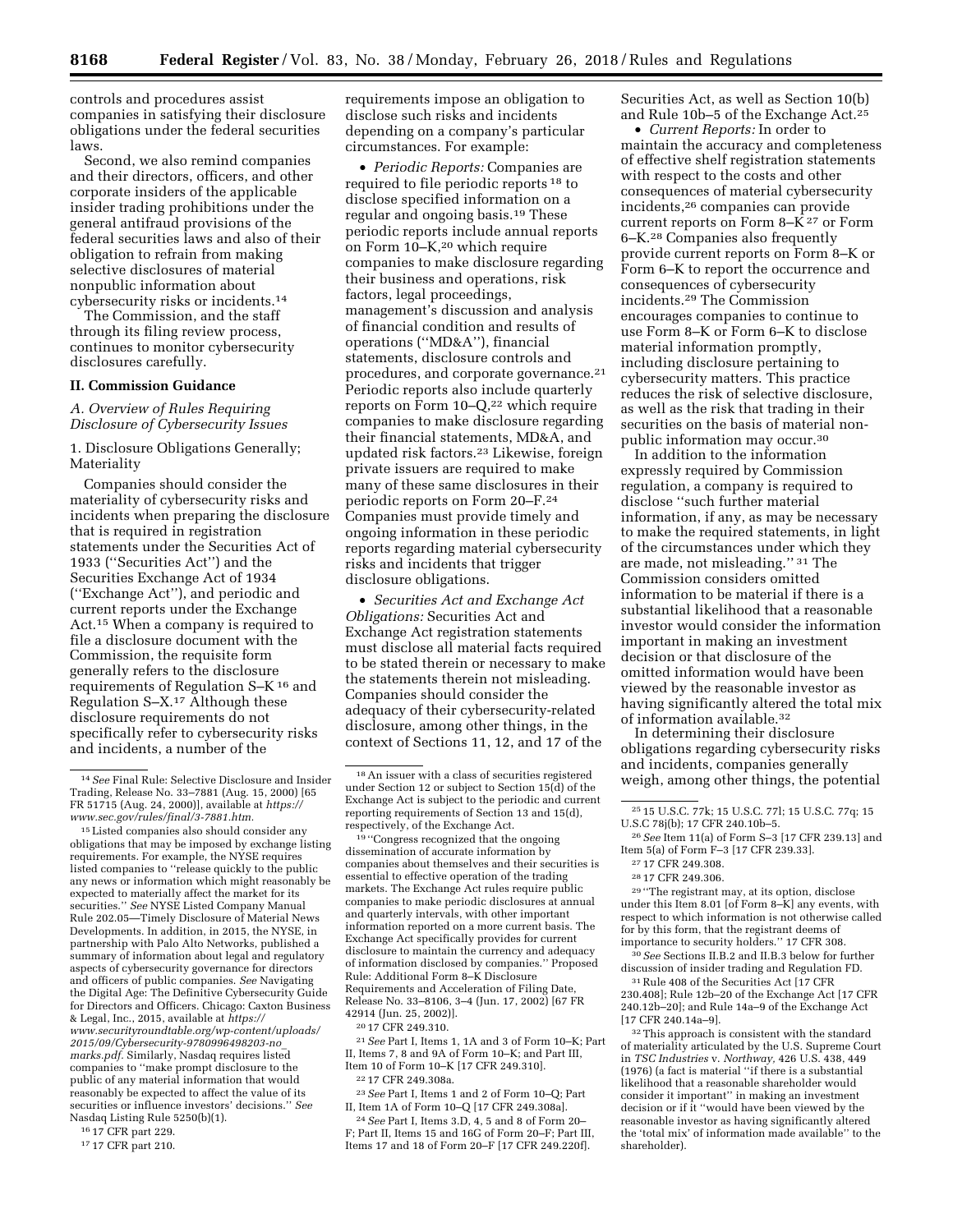materiality of any identified risk and, in the case of incidents, the importance of any compromised information and of the impact of the incident on the company's operations. The materiality of cybersecurity risks or incidents depends upon their nature, extent, and potential magnitude, particularly as they relate to any compromised information or the business and scope of company operations.33 The materiality of cybersecurity risks and incidents also depends on the range of harm that such incidents could cause.34 This includes harm to a company's reputation, financial performance, and customer and vendor relationships, as well as the possibility of litigation or regulatory investigations or actions, including regulatory actions by state and federal governmental authorities and non-U.S. authorities.

This guidance is not intended to suggest that a company should make detailed disclosures that could compromise its cybersecurity efforts for example, by providing a ''roadmap'' for those who seek to penetrate a company's security protections. We do not expect companies to publicly disclose specific, technical information about their cybersecurity systems, the related networks and devices, or potential system vulnerabilities in such detail as would make such systems, networks, and devices more susceptible to a cybersecurity incident. Nevertheless, we expect companies to disclose cybersecurity risks and incidents that are material to investors, including the concomitant financial, legal, or reputational consequences. Where a company has become aware of a cybersecurity incident or risk that would be material to its investors, we would expect it to make appropriate disclosure timely and sufficiently prior to the offer and sale of securities and to take steps to prevent directors and officers (and other corporate insiders who were aware of these matters) from trading its securities until investors

have been appropriately informed about the incident or risk.35

Understanding that some material facts may be not available at the time of the initial disclosure, we recognize that a company may require time to discern the implications of a cybersecurity incident. We also recognize that it may be necessary to cooperate with law enforcement and that ongoing investigation of a cybersecurity incident may affect the scope of disclosure regarding the incident. However, an ongoing internal or external investigation—which often can be lengthy—would not on its own provide a basis for avoiding disclosures of a material cybersecurity incident.

We remind companies that they may have a duty to correct prior disclosure that the company determines was untrue (or omitted a material fact necessary to make the disclosure not misleading) at the time it was made 36 (for example, if the company subsequently discovers contradictory information that existed at the time of the initial disclosure), or a duty to update disclosure that becomes materially inaccurate after it is made 37 (for example, when the original statement is still being relied on by reasonable investors). Companies should consider whether they need to revisit or refresh previous disclosure, including during the process of investigating a cybersecurity incident.

We expect companies to provide disclosure that is tailored to their particular cybersecurity risks and incidents. As the Commission has previously stated, we ''emphasize a company-by-company approach [to disclosure] that allows relevant and material information to be disseminated to investors without boilerplate language or static requirements while preserving completeness and comparability of information across

companies.'' 38 Companies should avoid generic cybersecurity-related disclosure and provide specific information that is useful to investors.

### 2. Risk Factors

Item 503(c) of Regulation S–K and Item 3.D of Form 20–F require companies to disclose the most significant factors that make investments in the company's securities speculative or risky.39 Companies should disclose the risks associated with cybersecurity and cybersecurity incidents if these risks are among such factors, including risks that arise in connection with acquisitions.40

It would be helpful for companies to consider the following issues, among others, in evaluating cybersecurity risk factor disclosure:

• The occurrence of prior cybersecurity incidents, including their severity and frequency;

• the probability of the occurrence and potential magnitude of cybersecurity incidents;

• the adequacy of preventative actions taken to reduce cybersecurity risks and the associated costs, including, if appropriate, discussing the limits of the company's ability to prevent or mitigate certain cybersecurity risks;

• the aspects of the company's business and operations that give rise to material cybersecurity risks and the potential costs and consequences of such risks, including industry-specific risks and third party supplier and service provider risks;

• the costs associated with maintaining cybersecurity protections, including, if applicable, insurance coverage relating to cybersecurity incidents or payments to service providers;

• the potential for reputational harm;

• existing or pending laws and regulations that may affect the requirements to which companies are subject relating to cybersecurity and the

associated costs to companies; and • litigation, regulatory investigation,

and remediation costs associated with cybersecurity incidents. In meeting their disclosure

obligations, companies may need to

39 17 CFR 229.503(c); 17 CFR 249.220f.

40*See* Final Rule: Business Combination Transactions, Release No. 33–6578 (Apr. 23, 1985) [50 FR 18990 (May 6, 1985)].

<sup>33</sup>For example, the compromised information might include personally identifiable information, trade secrets or other confidential business information, the materiality of which may depend on the nature of the company's business, as well as the scope of the compromised information.

<sup>34</sup>As part of a materiality analysis, a company should consider the indicated probability that an event will occur and the anticipated magnitude of the event in light of the totality of company activity. *Basic* v. *Levinson,* 485 U.S. 224, 238 (1988) (citing *SEC* v. *Texas Gulf Sulphur Co.,* 401 F. 2d 833, 849 (2d Cir. 1968)). Moreover, no ''single fact or occurrence'' is determinative as to materiality, which requires an inherently fact-specific inquiry. *Basic,* 485 U.S. at 236.

<sup>35</sup>*See* Sections 7 and 10 of the Securities Act; Sections 10(b), 13(a) and 15(d) of the Exchange Act; and Rule 10b–5 under the Exchange Act [15 U.S.C 78j(b); 15 U.S.C. 78m(a); 15. U.S.C. 78o(d); 17 CFR 240.10b–5].

<sup>36</sup>*See Backman* v. *Polaroid Corp.,* 910 F.2d 10, 16–17 (1st Cir. 1990) (en banc) (finding that the duty to correct applies ''if a disclosure is in fact misleading when made, and the speaker thereafter learns of this.'').

<sup>37</sup>*See id.* at 17 (describing the duty to update as potentially applying ''if a prior disclosure 'becomes materially misleading in light of subsequent events''' (quoting *Greenfield* v. *Heublein, Inc.,* 742 F.2d 751, 758 (3d Cir. 1984))). *But see Higginbotham* v. *Baxter Intern., Inc.,* 495 F.3d 753, 760 (7th Cir. 2007) (rejecting duty to update before next quarterly report); *Gallagher* v. *Abbott Laboratories,* 269 F.3d 806, 808–11 (7th Cir. 2001) (explaining that securities laws do not require continuous disclosure).

<sup>38</sup>*See* Business and Financial Disclosure Required by Regulation S–K, Release No. 33–10064 (Apr. 13, 2016) [81 FR 23915 (Apr. 22, 2016)]. *See also* Plain English Disclosure, Release No. 33–7497 (Jan. 28, 1998) [63 FR 6370 (Feb. 6, 1998)]; and Updated Staff Legal Bulletin No. 7: Plain English Disclosure (Jun. 7, 1999) available at *[https://](https://www.sec.gov/interps/legal/cfslb7a.htm) [www.sec.gov/interps/legal/cfslb7a.htm.](https://www.sec.gov/interps/legal/cfslb7a.htm)*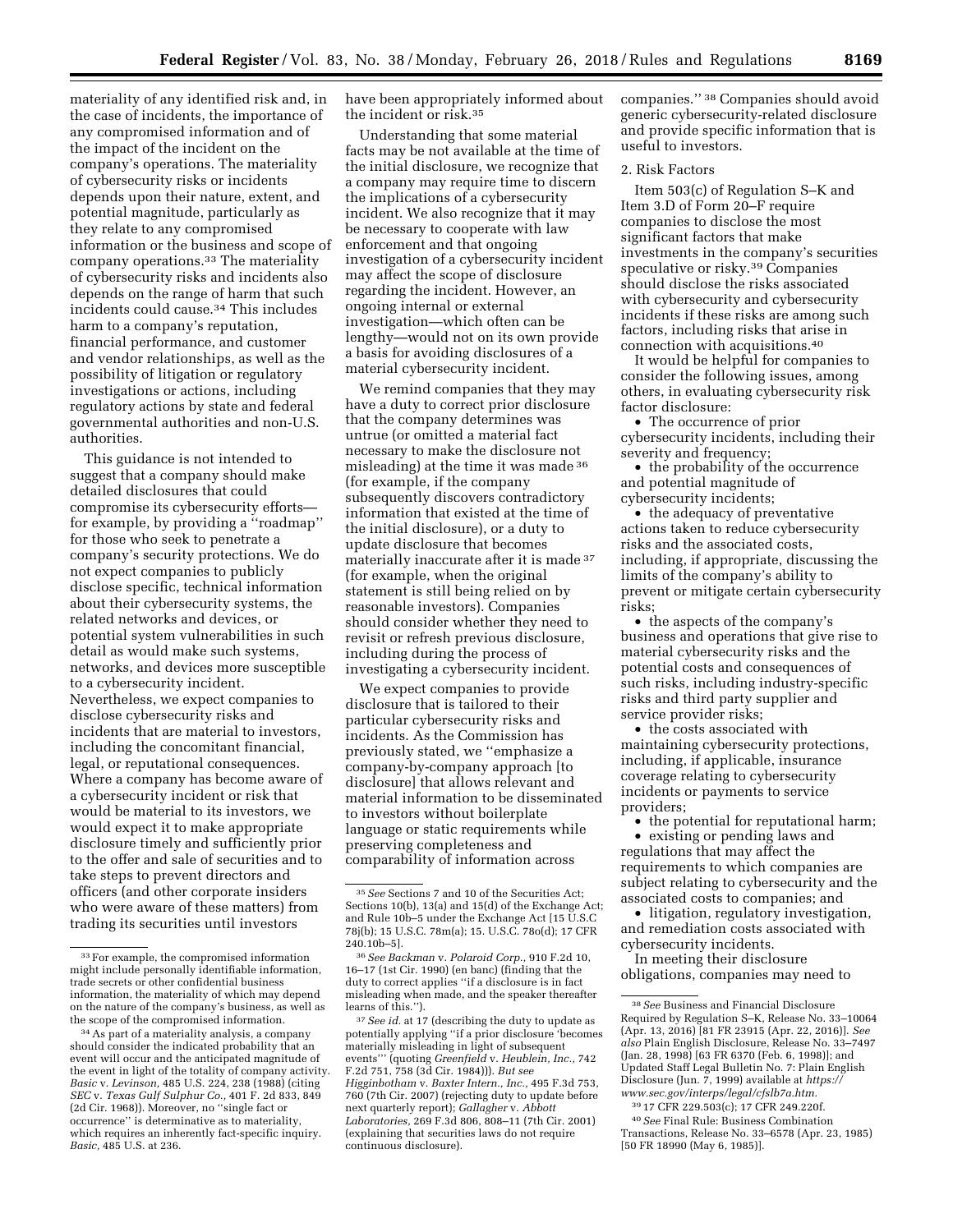disclose previous or ongoing cybersecurity incidents or other past events in order to place discussions of these risks in the appropriate context. For example, if a company previously experienced a material cybersecurity incident involving denial-of-service, it likely would not be sufficient for the company to disclose that there is a risk that a denial-of-service incident may occur. Instead, the company may need to discuss the occurrence of that cybersecurity incident and its consequences as part of a broader discussion of the types of potential cybersecurity incidents that pose particular risks to the company's business and operations. Past incidents involving suppliers, customers, competitors, and others may be relevant when crafting risk factor disclosure. In certain circumstances, this type of contextual disclosure may be necessary to effectively communicate cybersecurity risks to investors.

3. MD&A of Financial Condition and Results of Operations

Item 303 of Regulation S–K and Item 5 of Form 20–F require a company to discuss its financial condition, changes in financial condition, and results of operations. These items require a discussion of events, trends, or uncertainties that are reasonably likely to have a material effect on its results of operations, liquidity, or financial condition, or that would cause reported financial information not to be necessarily indicative of future operating results or financial condition and such other information that the company believes to be necessary to an understanding of its financial condition, changes in financial condition, and results of operations.41 In this context, the cost of ongoing cybersecurity efforts (including enhancements to existing efforts), the costs and other consequences of cybersecurity incidents, and the risks of potential cybersecurity incidents, among other matters, could inform a company's analysis. In addition, companies may consider the array of costs associated with cybersecurity issues, including, but not limited to, loss of intellectual property, the immediate costs of the incident, as well as the costs associated with implementing preventative measures, maintaining insurance, responding to litigation and regulatory investigations, preparing for and complying with proposed or current legislation, engaging in remediation efforts, addressing harm to reputation, and the loss of competitive advantage

that may result.42 Finally, the Commission expects companies to consider the impact of such incidents on each of their reportable segments.43

## 4. Description of Business

Item 101 of Regulation S–K and Item 4.B of Form 20–F require companies to discuss their products, services, relationships with customers and suppliers, and competitive conditions.<sup>44</sup> If cybersecurity incidents or risks materially affect a company's products, services, relationships with customers or suppliers, or competitive conditions, the company must provide appropriate disclosure.

# 5. Legal Proceedings

Item 103 of Regulation S–K requires companies to disclose information relating to material pending legal proceedings to which they or their subsidiaries are a party.45 Companies should note that this requirement includes any such proceedings that relate to cybersecurity issues. For example, if a company experiences a cybersecurity incident involving the theft of customer information and the incident results in material litigation by customers against the company, the company should describe the litigation, including the name of the court in which the proceedings are pending, the date the proceedings are instituted, the principal parties thereto, a description of the factual basis alleged to underlie the litigation, and the relief sought.

#### 6. Financial Statement Disclosures

Cybersecurity incidents and the risks that result therefrom may affect a company's financial statements. For example, cybersecurity incidents may result in:

• Expenses related to investigation, breach notification, remediation and litigation, including the costs of legal and other professional services;

• loss of revenue, providing customers with incentives or a loss of customer relationship assets value;

• claims related to warranties, breach of contract, product recall/replacement, indemnification of counterparties, and insurance premium increases; and

• diminished future cash flows, impairment of intellectual, intangible or other assets; recognition of liabilities; or increased financing costs.

The Commission expects that a company's financial reporting and control systems would be designed to provide reasonable assurance that information about the range and magnitude of the financial impacts of a cybersecurity incident would be incorporated into its financial statements on a timely basis as the information becomes available.46

### 7. Board Risk Oversight

Item 407(h) of Regulation S–K and Item 7 of Schedule 14A require a company to disclose the extent of its board of directors' role in the risk oversight of the company, such as how the board administers its oversight function and the effect this has on the board's leadership structure.47 The Commission has previously said that ''disclosure about the board's involvement in the oversight of the risk management process should provide important information to investors about how a company perceives the role of its board and the relationship between the board and senior management in managing the material risks facing the company.'' 48 A company must include a description of how the board administers its risk oversight function.49 To the extent cybersecurity risks are material to a company's business, we believe this discussion should include the nature of the board's role in overseeing the management of that risk.

In addition, we believe disclosures regarding a company's cybersecurity risk management program and how the board of directors engages with management on cybersecurity issues allow investors to assess how a board of directors is discharging its risk oversight responsibility in this increasingly important area.

<sup>41</sup> 17 CFR 229.303; 17 CFR 249.220f.

<sup>42</sup>A number of past Commission releases provide general interpretive guidance on these disclosure requirements. *See, e.g.,* Commission Guidance Regarding Management's Discussion and Analysis of Financial Condition and Results of Operations, Release No. 33–8350 (Dec. 19, 2003) [68 FR 75056 (Dec. 29, 2003)]; Commission Statement About Management's Discussion and Analysis of Financial Condition and Results of Operations, Release No. 33–8056 (Jan. 22, 2002) [67 FR 3746 (Jan. 25, 2002)]; Management's Discussion and Analysis of Financial Condition and Results of Operations; Certain Investment Company Disclosures, Release No. 33– 6835 (May 18, 1989) [54 FR 22427 (May 24, 1989)].

<sup>43</sup> 17 CFR 229.303(a).

<sup>44</sup> 17 CFR 229.101; 17 CFR 249.220f.

<sup>45</sup> 17 CFR 229.103.

<sup>46</sup>*See* Section 13(b)(2)(B) of the Exchange Act [15 U.S.C.78m(b)(2)(B)].

<sup>47</sup> 17 CFR 229.407(h); 17 CFR 240.14a–101— Schedule 14A.

<sup>48</sup>Final Rule: Proxy Disclosure Enhancements, Release No. 33–9089 (Dec. 16, 2009) [74 FR 68334 (Dec. 23, 2009)], available at *[http://www.sec.gov/](http://www.sec.gov/rules/final/2009/33-9089.pdf)  [rules/final/2009/33-9089.pdf.](http://www.sec.gov/rules/final/2009/33-9089.pdf)* 

<sup>49</sup>*See* Item 407(h) of Regulation S–K [17 CFR 229.407(h)].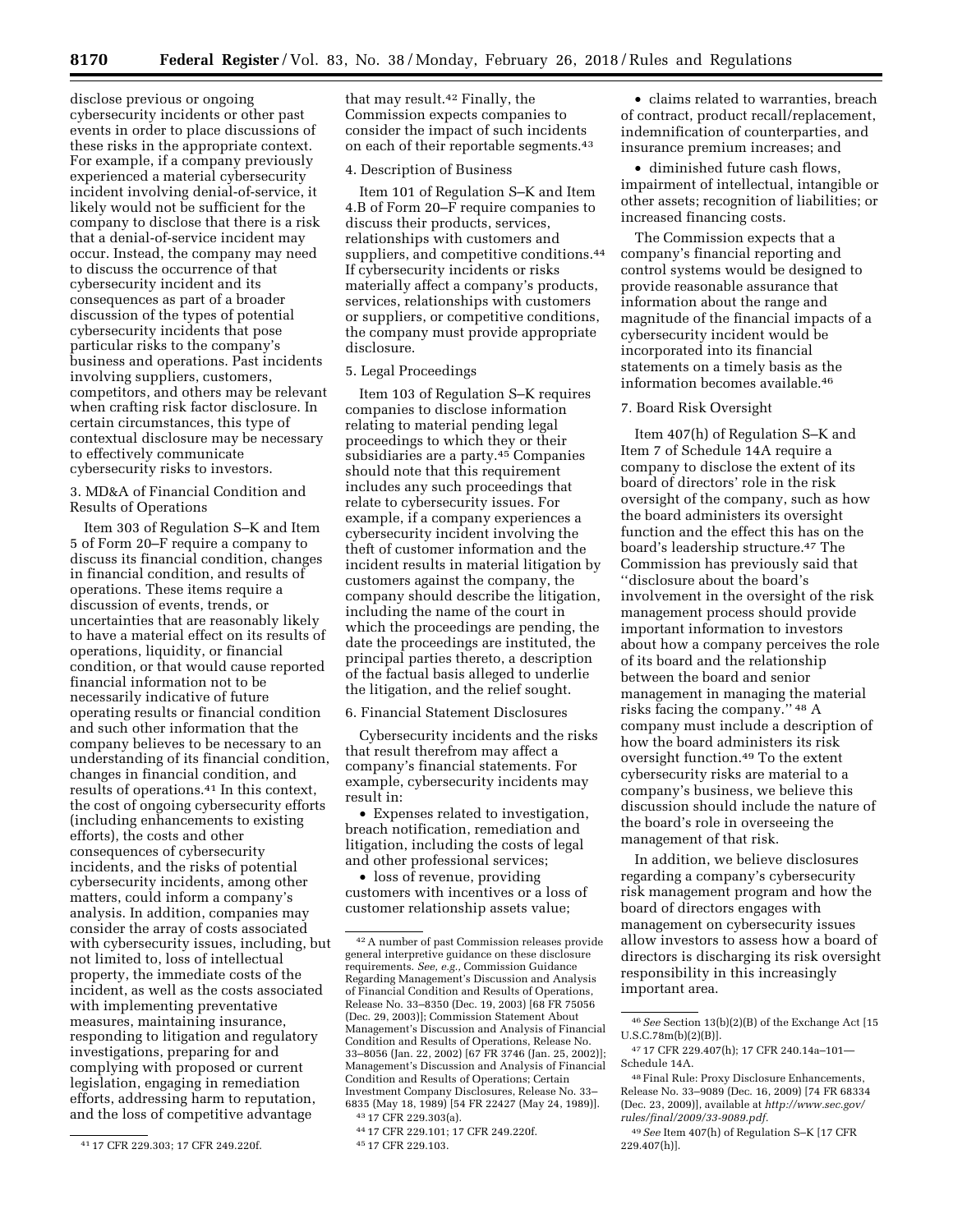### *B. Policies and Procedures*

## 1. Disclosure Controls and Procedures

Cybersecurity risk management policies and procedures are key elements of enterprise-wide risk management, including as it relates to compliance with the federal securities laws. We encourage companies to adopt comprehensive policies and procedures related to cybersecurity and to assess their compliance regularly, including the sufficiency of their disclosure controls and procedures as they relate to cybersecurity disclosure. Companies should assess whether they have sufficient disclosure controls and procedures in place to ensure that relevant information about cybersecurity risks and incidents is processed and reported to the appropriate personnel, including up the corporate ladder, to enable senior management to make disclosure decisions and certifications and to facilitate policies and procedures designed to prohibit directors, officers, and other corporate insiders from trading on the basis of material nonpublic information about cybersecurity risks and incidents.50

Pursuant to Exchange Act Rules 13a– 15 and 15d–15, companies must maintain disclosure controls and procedures, and management must evaluate their effectiveness.51 These rules define ''disclosure controls and procedures'' as those controls and other procedures designed to ensure that information required to be disclosed by the company in the reports that it files or submits under the Exchange Act is (1) ''recorded, processed, summarized and reported, within the time periods specified in the Commission's rules and forms,'' and (2) ''accumulated and communicated to the company's management . . . as appropriate to allow timely decisions regarding required disclosure.'' 52

A company's disclosure controls and procedures should not be limited to

51 17 CFR 240.13a–15; 17 CFR 240.15d–15. 52 *Id.* 

disclosure specifically required, but should also ensure timely collection and evaluation of information potentially subject to required disclosure, or relevant to an assessment of the need to disclose developments and risks that pertain to the company's businesses.53 Information also must be evaluated in the context of the disclosure requirement of Exchange Act Rule 12b– 20.54 When designing and evaluating disclosure controls and procedures, companies should consider whether such controls and procedures will appropriately record, process, summarize, and report the information related to cybersecurity risks and incidents that is required to be disclosed in filings. Controls and procedures should enable companies to identify cybersecurity risks and incidents, assess and analyze their impact on a company's business, evaluate the significance associated with such risks and incidents, provide for open communications between technical experts and disclosure advisors, and make timely disclosures regarding such risks and incidents.

Exchange Act Rules 13a–14 and 15d– 14 55 require a company's principal executive officer and principal financial officer to make certifications regarding the design and effectiveness of disclosure controls and procedures,<sup>56</sup> and Item 307 of Regulation S–K and Item 15(a) of Exchange Act Form 20–F require companies to disclose conclusions on the effectiveness of disclosure controls and procedures.57 These certifications and disclosures should take into account the adequacy of controls and procedures for identifying cybersecurity risks and incidents and for assessing and analyzing their impact. In addition, to the extent cybersecurity risks or incidents pose a risk to a company's ability to record, process, summarize, and report information that is required to be disclosed in filings, management

54 17 CFR 240.12b–20.

57 17 CFR 229.307; 17 CFR 249.220f.

should consider whether there are deficiencies in disclosure controls and procedures that would render them ineffective.

## 2. Insider Trading

Companies and their directors, officers, and other corporate insiders should be mindful of complying with the laws related to insider trading in connection with information about cybersecurity risks and incidents, including vulnerabilities and breaches.58 It is illegal to trade a security ''on the basis of material nonpublic information about that security or issuer, in breach of a duty of trust or confidence that is owed directly, indirectly, or derivatively, to the issuer of that security or the shareholders of that issuer, or to any other person who is the source of the material nonpublic information.'' 59 As noted above, information about a company's cybersecurity risks and incidents may be material nonpublic information, and directors, officers, and other corporate insiders would violate the antifraud provisions if they trade the company's securities in breach of their duty of trust or confidence while in possession of that material nonpublic information.60

Beyond the antifraud provisions of the federal securities laws, companies and their directors, officers, and other corporate insiders must comply with all other applicable insider trading related rules. Many exchanges require listed companies to adopt codes of conduct and policies that promote compliance with applicable laws, rules, and regulations, including those prohibiting insider trading.61 We encourage companies to consider how their codes of ethics 62 and insider trading policies take into account and prevent trading on

59Rule 10b5–1(a) of the Exchange Act [17 CFR  $240.10b - 5 - 1(a)$ ].

60This would not preclude directors, officers, and other corporate insiders from relying on Exchange Act Rule 10b5–1 if all conditions of that rule are met.

62 Item 406 of Regulation S–K [17 CFR 229.406].

<sup>50</sup>*See* Final Rule: Certification of Disclosure in Companies' Quarterly and Annual Reports, Release No. 33–8124 (Aug. 28, 2002) [67 FR 57276 (Sept. 9, 2002)], available at *[https://www.sec.gov/rules/](https://www.sec.gov/rules/final/33-8124.htm) [final/33-8124.htm](https://www.sec.gov/rules/final/33-8124.htm)* (''We believe that, to assist principal executive and financial officers in the discharge of their responsibilities in making the required certifications, as well as to discharge their responsibilities in providing accurate and complete information to security holders, it is necessary for companies to ensure that their internal communications and other procedures operate so that important information flows to the appropriate collection and disclosure points in a timely manner.''); *see also* Section 10(b) of the Exchange Act and Rule 10b–5 thereunder [15 U.S.C. 78j(b); 17 CFR 240.10b–5].

<sup>53</sup>*See* Final Rule: Certification of Disclosure in Companies' Quarterly and Annual Reports, Release No. 33–8124 (Aug. 28, 2002) [67 FR 57276 (Sept. 9, 2002)], available at *[https://www.sec.gov/rules/](https://www.sec.gov/rules/final/33-8124.htm) [final/33-8124.htm](https://www.sec.gov/rules/final/33-8124.htm)* (''We believe that the new rules will help to ensure that an issuer's systems grow and evolve with its business and are capable of producing Exchange Act reports that are timely, accurate and reliable.'').

<sup>55</sup> 17 CFR 240.13a–14; 17 CFR 240.15d–14.

<sup>56</sup>Section 302 of the Sarbanes-Oxley Act of 2002 required the Commission to adopt final rules under which the principal executive officer or officers and the principal financial officer or officers, or persons providing similar functions, of an issuer each must certify the information contained in the issuer's quarterly and annual reports. Public Law 107–204, 116 Stat. 745 (2002).

<sup>58</sup> In addition to promoting full and fair disclosure, the antifraud provisions of the federal securities laws prohibit insider trading, which harms not only individual investors but also the very foundations of our markets by undermining investor confidence in the integrity of those markets. 17 CFR 243.100. Final Rule: Selective Disclosure and Insider Trading, Release No. 34– 43154 (Aug. 15, 2000) [65 FR 51716 (Aug. 24, 2000)].

<sup>61</sup>*See e.g.,* NYSE Listed Company Manual Section 303A.10, which states in relevant part that every NYSE ''listed company should proactively promote compliance with laws, rules and regulations, including insider trading laws. Insider trading is both unethical and illegal, and should be dealt with decisively.'' *See also* NASDAQ Listing Rule 5610 and Section 406(c) of the Sarbanes-Oxley Act of 2002.